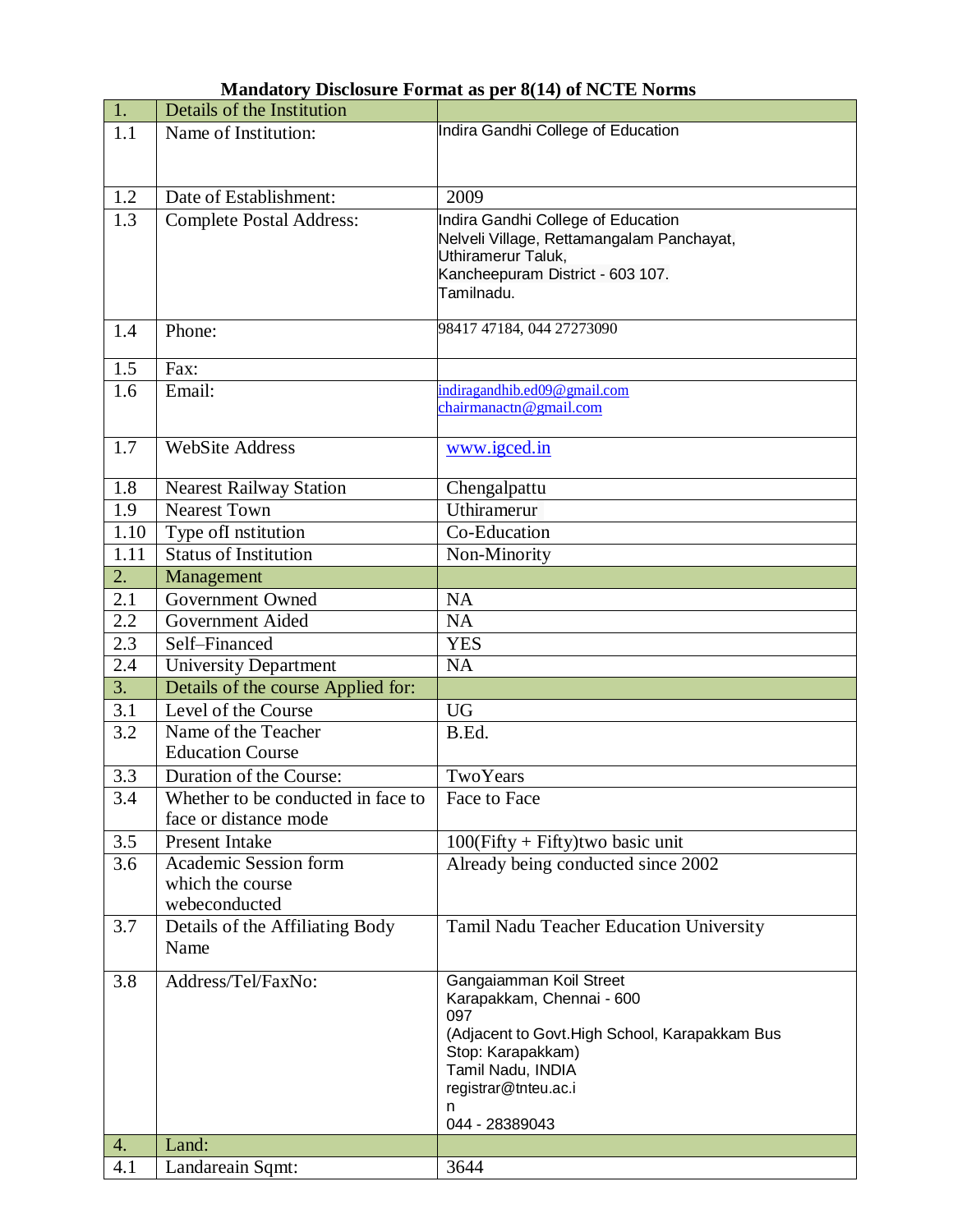| I Whether the Title of the Land is on I' | Yes |
|------------------------------------------|-----|
| Ownership basis:                         |     |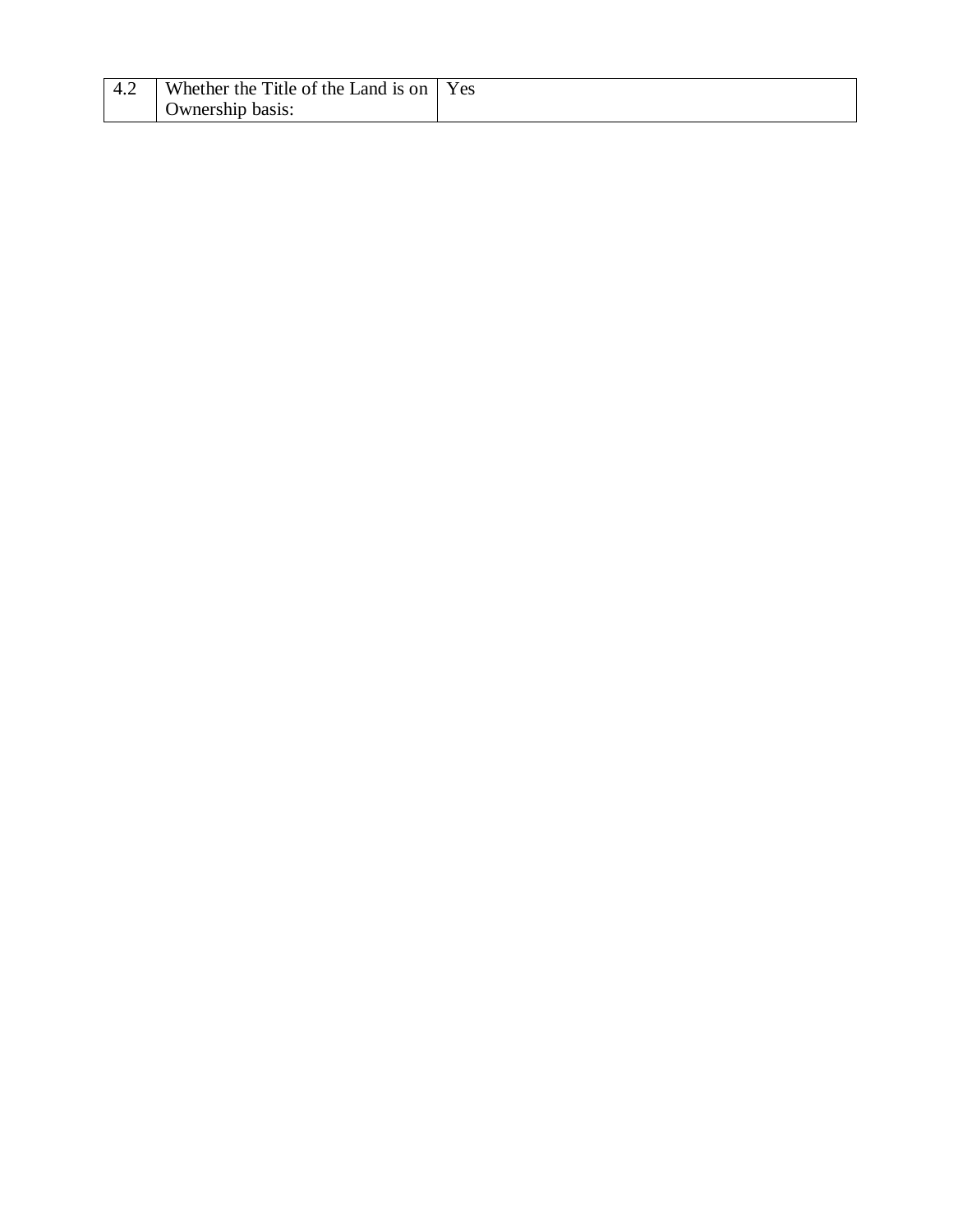| 4.3            | TitleoftheLandisonLeaseas<br>perLaw:                                                         | N <sub>o</sub>                                                                                                                                        |
|----------------|----------------------------------------------------------------------------------------------|-------------------------------------------------------------------------------------------------------------------------------------------------------|
| 4.4            | <b>Durationofthe Lease:</b>                                                                  | <b>NA</b>                                                                                                                                             |
| 4.5            | LanduseCertificateobtainedfor<br>EducationalInstitution:                                     | Yes                                                                                                                                                   |
| 5.             | <b>Building</b>                                                                              |                                                                                                                                                       |
| 5.1            | ConstructionoftheBuildingis<br>Complete:                                                     | Yes                                                                                                                                                   |
| 5.2            | Buildingisyettobe constructed:                                                               | N <sub>o</sub>                                                                                                                                        |
| 5.3            | Buildingisfiresafetyproof:                                                                   | Yes                                                                                                                                                   |
| 5.4            | Buildingisdisabled friendly:                                                                 | Yes                                                                                                                                                   |
| 5.5            | CommonRoomforBoys/Girls<br>available:                                                        | Yes                                                                                                                                                   |
| 5.6            | Dateofcompletionofthe<br>Building:                                                           | 2008                                                                                                                                                  |
| 5.7            | CoveredAreaSqmt:                                                                             | 4053.73                                                                                                                                               |
| 5.8            | NumberofClass Room:                                                                          | 04                                                                                                                                                    |
| 5.9            | OtherFacilities:                                                                             | SeminarHall, MultipurposeHall, E-<br>LearningClassroom,ETLab,HODChamber,StaffCabin<br>,HostelforGirls,Generator,RODrinkingWater,Internet<br>with Wifi |
|                |                                                                                              |                                                                                                                                                       |
| 6              | Library:                                                                                     |                                                                                                                                                       |
| 6.1            | The Library has<br>separatereferencesection/Journ<br>al                                      | Yes                                                                                                                                                   |
| 6.2            | SectionandReadingroom:<br>Number of Books                                                    | 5527                                                                                                                                                  |
| 6.3            | inthelibrary:<br><b>TotalNumberof</b> educational<br>Journals/periodicalsbeings<br>ubscribed | 25                                                                                                                                                    |
| 6.4            | Numberofencyclopedias<br>availableinthelibrary:                                              | 70                                                                                                                                                    |
| 6.5            | Number ofbooks available in the<br>referencesection<br>inthelibrary:                         | 600                                                                                                                                                   |
| 6.6            | Seatingcapacity of the reading<br>roomthelibrary:                                            | 50                                                                                                                                                    |
| $\overline{7}$ | <b>InstructionalFacilities:</b>                                                              |                                                                                                                                                       |
| 7.1<br>7.2     | Detailsoflaboratoriesavailable<br>(pl.attachannexure):<br>Arrangementmadeforpractice         | Psychology Lab, EducationalTechnologyLab, Physics<br>Lab, Chemistry Lab, Biology Lab, Mathematics Lab<br>and Language Lab<br>Yes                      |